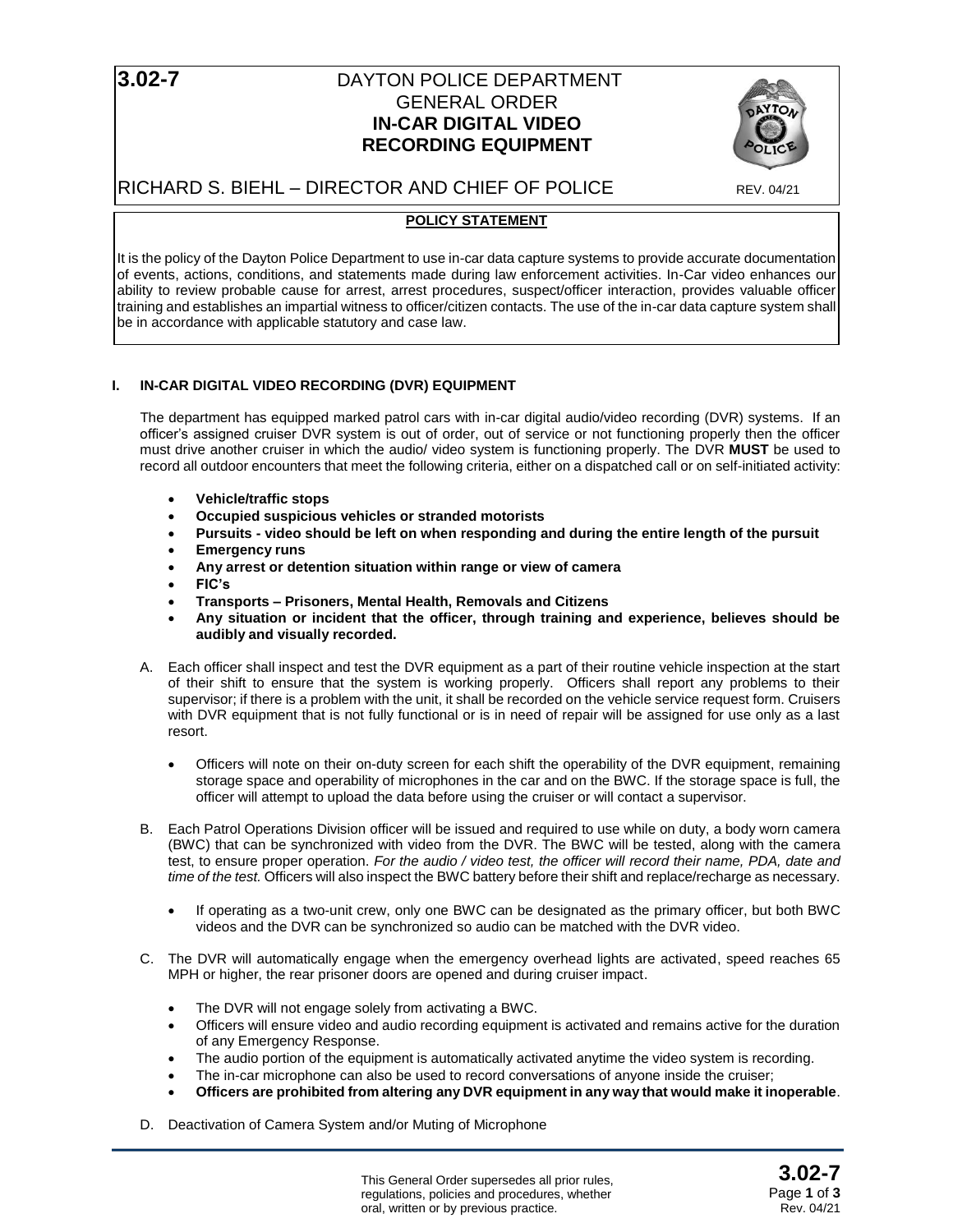

- 1. The DVR may be manually deactivated during non-enforcement activities such as protecting accident scenes from other vehicular traffic, traffic posts, parades, etc. At a critical incident scene, a lieutenant, or in their absence a sergeant, can approve the deactivation of cameras once the scene has been stabilized and there is likely no additional enforcement action to be taken.
- If it becomes necessary to mute the wireless audio microphone of the BWC, the officer will advise on the  $2.$ BWC prior to deactivation. (Reasons for muting would include speaking with personnel from other agencies during the event, speaking with non-involved personnel, etc.).
- E. It is legal for officers to record video and audio of a defendant who is being detained in a police vehicle. The defendant has no expectation of privacy in the patrol vehicle.
	- 1. Video and audio recording of pre-arrest activity is not deemed to violate constitutional rights and are admissible in a court of law [United States v. Turner, 209 F.3d 1198 (10<sup>th</sup> Cir. 2000); See generally State v. Henderson, 51 Ohio St. 3d 54, 554 N.E.2d 104 (Ohio 1990); State v. Brandenburg, 41 Ohio App. 3d 109, 534 N.E.2d 906 (Montgomery Cty. 1987)]. Therefore, the use of audio/video recording equipment in order to record pre-arrest activity is possible.
	- 2. In a situation where the defendant or co-defendant is seated in the rear of the police cruiser outside the presence of a police officer, the element of compulsion is not present and there is no legitimate expectation of privacy. [State v. Wynter, C.A. No. 97 CA 36, 1998 Ohio App. LEXIS 975 (Miami Cty. March 13, 1998); United States v. Sallee, 1991 U.S. Dist. LEXIS 20553 (N.D. III. Oct. 24, 1991); United States v. Turner, supra; See generally Illinois v. Perkins, 496 U.S. 292 (1990)].
	- 3. An officer will not stop recording an event at the request of anyone, except at the direction of a supervisor.
	- 4. Officers shall inform person(s) who inquire that audio and video equipment is being used. Any person, who is informed of said procedure, should also be advised that the audio/video recording may be used as evidence against them.
	- 5. Although DVR data is primarily used for evidence, it may be reviewed by a supervisor periodically for training purposes.
	- 6. Supervisors are required to use the DVR to record Citizen Complaints if practical (e.g. Supervisor is in a cruiser equipped with an DVR when approached by a Citizen Complaint, supervisor goes to contact a citizen reference to a complaint, etc.). Recordings will be marked appropriately.

### II. DATA STORAGE, RETENTION AND ACCESS

The following guidelines will be implemented for the storage, retention and access of recorded data.

- A. All recorded data is automatically downloaded at the Division Headquarters onto Evidence.com.
	- Data will be held for a period of 90 days.
	- Only supervisory personnel and detectives will have access to the stored data.
- B. Recordings of criminal evidentiary value, such as an OVI arrest or a pursuit should be requested through the PRA (Public Records Administrator). It will be the responsibility of the person making the requests to place it in secure cases files. These recordings will be retained as long as the adjudication/litigation process is continuing concerning the event that was recorded and in compliance with the established records retention schedule.
- C. Recordings of administrative evidentiary value will be saved in Evidence.com and included in the accompanying supervisory investigative packet. These recordings will become a part of the investigation and will be retained with the Administrative Investigation in the Professional Standards Bureau in compliance with the established records retention schedule.
- D. All recordings that could be used in criminal or administrative investigations shall not be intentionally altered, destroyed or recorded over until the retention of recording has expired. Any recording that has been altered,